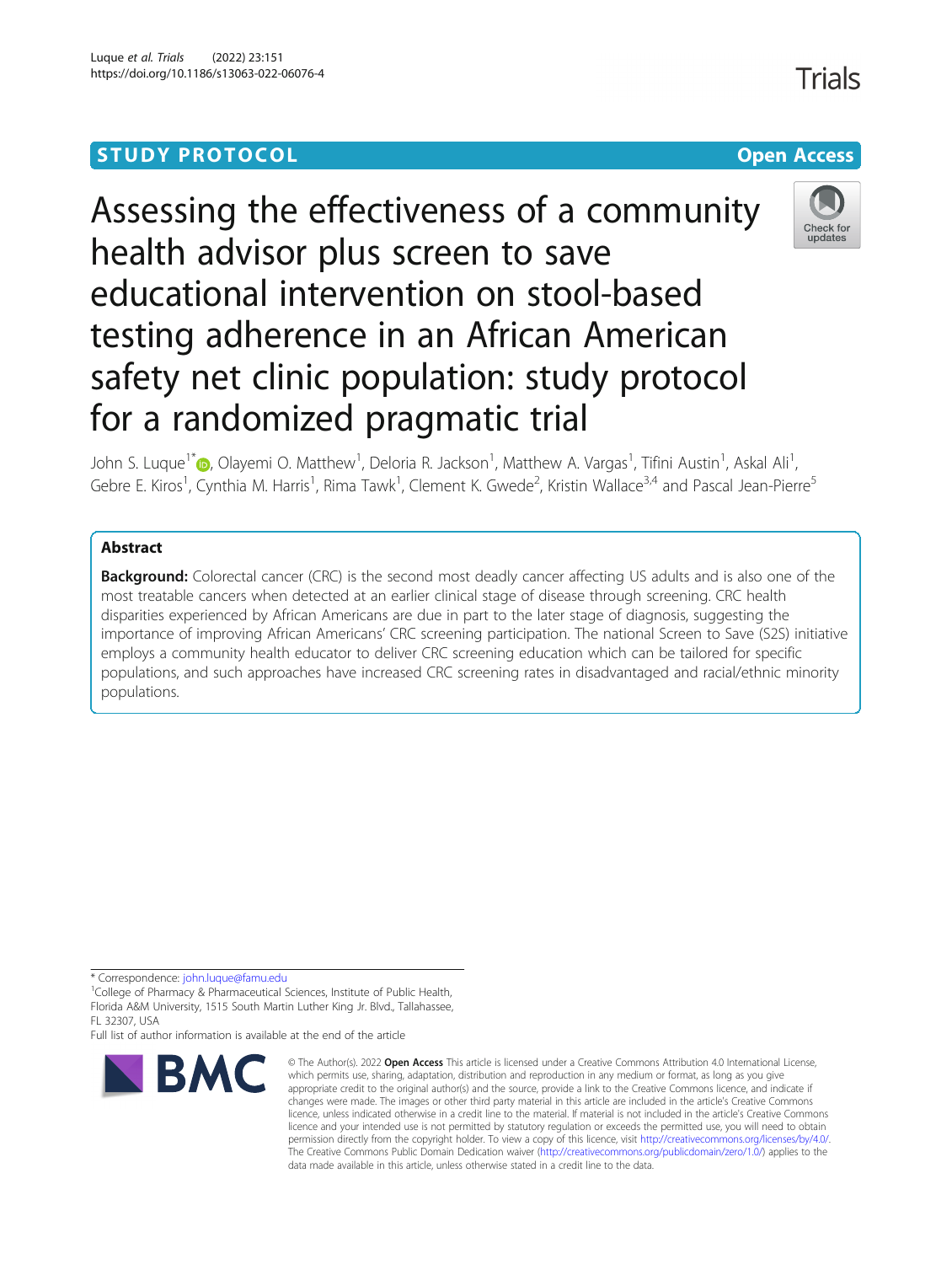Methods/design: In this trial emphasizing stool-based CRC screening, focus groups informed the development of an adapted S2S video and brochure tailored for African Americans and identified preferred motivational text messages for a multicomponent community health advisor (CHA) intervention. A CHA hired from the community was trained to deliver a 6-week CRC educational intervention consisting of an initial face-to-face meeting followed by 5 weeks of calls and texts. Interested eligible persons are enrolled primarily through recruitment by two partnering community health centers (CHCs) and secondarily through various outreach channels and, after consenting and completing a baseline survey, are randomly assigned to one of two study arms. The CHCs are blinded to study arm assignment. Intervention arm participants receive the brochure and CHA intervention while participants assigned to the control group receive only the brochure. All participants receive a stool-based CRC screening test from their health center, and the primary outcome is the completion of the screening test at 12 months. Secondary objectives are to estimate the effect of the intervention on mediating factors, explore the effect of moderating factors, and perform a cost-effectiveness analysis of the CHA intervention.

Discussion: The TUNE-UP study will enhance understanding about CRC screening in African Americans obtaining primary health care through CHCs and is one of the very few studies to examine a CHA intervention in this context. A better understanding of the mechanisms by which the intervention affects patient beliefs and behaviors will help focus future research while the exploratory cost-effectiveness analysis will inform CHCs' decision-making about implementing a CHA program to increase screening and reduce cancer health disparities.

Trial registration: [ClinicalTrials.gov](http://clinicaltrials.gov) [NCT04304001](https://clinicaltrials.gov/ct2/show/NCT04304001). Registered on March 11, 2020.

Keywords: Colorectal cancer screening, Randomized controlled trial, Screening, Cancer prevention, African Americans

## Administrative information

Trial Sponsor: Florida A&M University, Charles Weatherford, PhD, Vice President for Research, Office of the Vice President, Division of Research, 410 Foote-Hilyer Administration Center, Tallahassee, FL 32307-3200.

The sponsor principal investigator (JL) has authority over research activities, writing of reports, and submission of written reports.

Principal investigator: Design and conduct of TUNE-UP, Preparation of protocol and revisions, publication of study reports. All lead investigators are steering committee members involved with overseeing the trial and meet weekly. Data verification, randomization, data management is led by the study biostatistician (GK). The study coordinator (MV) is responsible for identifying potential research participants in partnership with the Community Health Centers, who send out recruitment messages to contact the study coordinator.

## Background

## Colorectal cancer rates and screening in African Americans

Colorectal cancer (CRC) is the second most common type of cancer and second leading cause of cancerrelated deaths in the USA affecting both men and women, after lung cancer. It is projected that close to 53,000 people in the USA will die of CRC in 2021 [\[1](#page-11-0)]. CRC is also one of the most treatable forms of cancer when detected at an earlier stage of disease. Through regular screening, cancers can be identified at earlier

stages of carcinogenesis and in some patients may allow removal of precancerous lesions which prevent CRC from developing.

African Americans have the highest rates of CRC compared to any other racial or ethnic group in the USA [\[2](#page-11-0)]. The disproportionate burden of CRC incidence and mortality rates among African Americans compared to their white counterparts has persisted despite consistent overall declines across other racial and ethnic groups. Compared to whites, the CRC mortality rate was approximately 47% higher for African American men and 34% higher for African American women [[2\]](#page-11-0). The 5-year CRC survival rate from 2010 to 2016 was 59% for African Americans compared to 65% for whites [\[1](#page-11-0)]. African American CRC patients present with a more advanced stage of disease at diagnosis compared to white patients which highlights the importance of increased screening participation, since localized disease has a 90% 5-year relative survival rate [\[1](#page-11-0)].

According to the CDC, approximately 69% of the US population 50–75 years were reported to be up to date with CRC screening in 2018, with the largest variations in screening observed for segments of the population without health insurance, from racial/ethnic minority groups, those living in rural areas, and those living in areas with low availability of gastroenterologists who can perform colonoscopies [[3\]](#page-11-0). The causes of black-white CRC disparities are multifactorial and include environmental, sociocultural, and genetic factors [[4\]](#page-11-0). For example, some factors helping to explain CRC disparities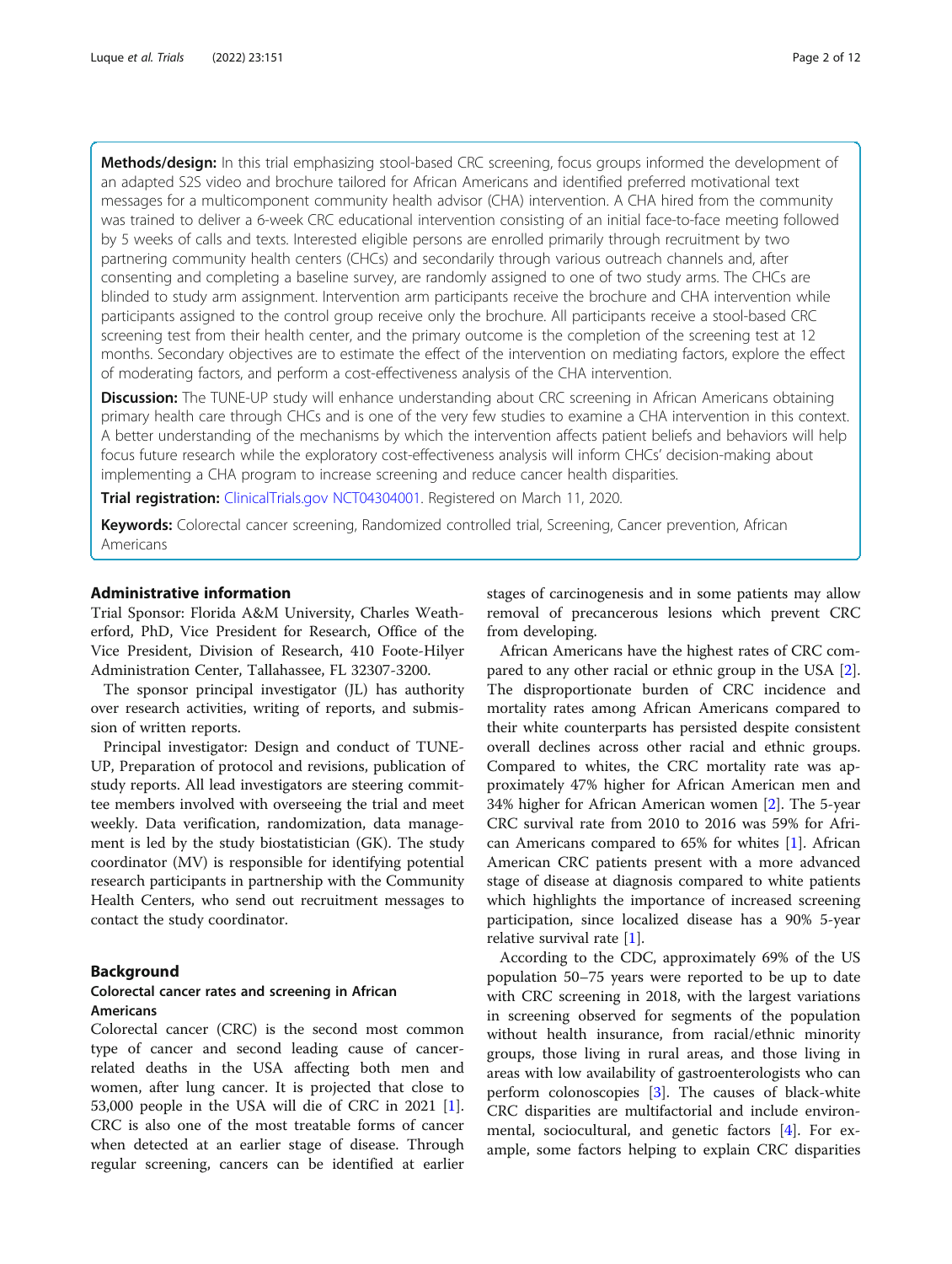in mortality include disparate levels of obesity and physical activity, diet, smoking rates, environmental exposures, and access to health care that affect the level and quality of screening, diagnosis, and treatment [\[4](#page-11-0)]. One evidence-based approach to improve CRC screening participation is to culturally tailor interventions as part of a patient navigation or community outreach strategy to regularly inform and educate medically underserved communities on the importance of participating in recommended CRC screenings, whatever the actual screening method [[5\]](#page-11-0).

#### CRC screening recommendations

Beginning over two decades ago, overall CRC incidence rates started declining steadily because of increased uptake of colonoscopy screening; however, rates have continued to increase in the  $<65$ -year-old population [\[1](#page-11-0)]. Because of the rise in early-onset CRC—before 50 years old—the recommended age for an average-risk patient to begin CRC screening was recently changed to 45 years from 50 years. An assessment of the magnitude of perceived net benefits issued by the US Preventive Services Task Force (USPSTF) provides an updated B recommendation for all average-risk persons to participate in CRC screening between the ages of 45 and 49 years, while maintaining an A recommendation for adults between the ages of 50 and 75 years. This recommendation update will allow earlier CRC screening to be covered by health insurance without a co-pay for routine screening [[6\]](#page-11-0). The American Cancer Society had previously released the same recommendation for earlier routine CRC screening in 2018 [\[7](#page-11-0)].

Access and timely use of appropriate screening procedures are of utmost importance in bridging the disparities in CRC incidence, mortality, and 5-year survival rates for African Americans. Recommended CRC screening methods range from clinic-based to homebased tests. The gold standard CRC screening test is colonoscopy where the entire large bowel is visualized but requires colonic preparation and sedation and is often, but not always readily accessible in some locations, especially in rural communities. Although colonoscopy screening has the advantage of removing preinvasive lesions before they become cancer, and a longer screening interval if no pathology is identified (up to 10 years), average-risk patients may prefer a less invasive option. The stool-based tests are less costly and easier to access and complete. To boost acceptance and screening rates among medically underserved populations, several studies have stressed the positive impact of annual stoolbased tests  $[8, 9]$  $[8, 9]$  $[8, 9]$  $[8, 9]$ . One potential issue however is that follow-up colonoscopy after a positive stool-based test is considered a diagnostic exam, which may incur higher costs depending on one's health insurance coverage and present another potential barrier to prevention [[10\]](#page-11-0).

### Stool-based testing approaches

There are three common recommended stool-based screening methods [[7,](#page-11-0) [11](#page-11-0)]. The guaiac-based fecal blood test or gFOBT tests chemicals within the guaiac to detect if there is any blood in the stool [\[6](#page-11-0)]. With this test, patients receive testing kits from their health care provider to perform a self-test at home. The assessment includes using a stick or brush to gather a small amount of stool for testing. The kit is then returned to the provider where the stool sample is tested for any presence of blood. This test is usually performed once a year [\[6](#page-11-0)]. A second option for stool-based testing is the fecal immunochemical test (FIT) which uses antibodies to detect blood in the stool [[6\]](#page-11-0). Like the gFOBT test, patients are given a kit to take home to obtain a stool sample and send to a laboratory for testing. The FIT is preferable over the gFOBT because it is a specific marker of human blood and dietary restrictions are not needed and is also done annually [\[6](#page-11-0)]. The third option is the multi-target stool DNA test, which is the only stool DNA test approved by the US Food and Drug Administration  $[6]$  $[6]$ . For this test, the stool sample consists of an entire bowel movement that is sent by and returned to the company directly and includes a FIT component and DNA biomarkers for neoplastic cells that shed in the lining of the colon and rectum  $[6]$  $[6]$ . This test is usually performed less frequently, once every 3 years, and may have higher sensitivity than the other stool-based tests [\[6,](#page-11-0) [12](#page-11-0)]. For the purposes of this trial, the FIT is provided to research participants by their community health center (CHC).

## Community health advisor and patient education materials

A community health advisor (CHA) is a member of the community who has been trained to deliver health education and other services to assist community members to engage in healthy behaviors such as cancer screening, diabetes management, or nutrition counseling. Other positions who fill similar roles as the CHA include community health workers, *promotoras*, lay health advisors, and patient navigators. These individuals are trusted community members operating in a culturally competent manner who are either paid employees or work as volunteers to connect members of the community with health services. The use of a patient navigator or similar advocate not only helps to increase cancer screenings in hard-to-reach populations but is also cost-effective [\[13](#page-11-0)]. The use of CHAs in cancer prevention in a CHC patient population can be an effective intervention strategy to both recruit individuals to stool-based CRC screening and navigate to follow-up colonoscopy screening using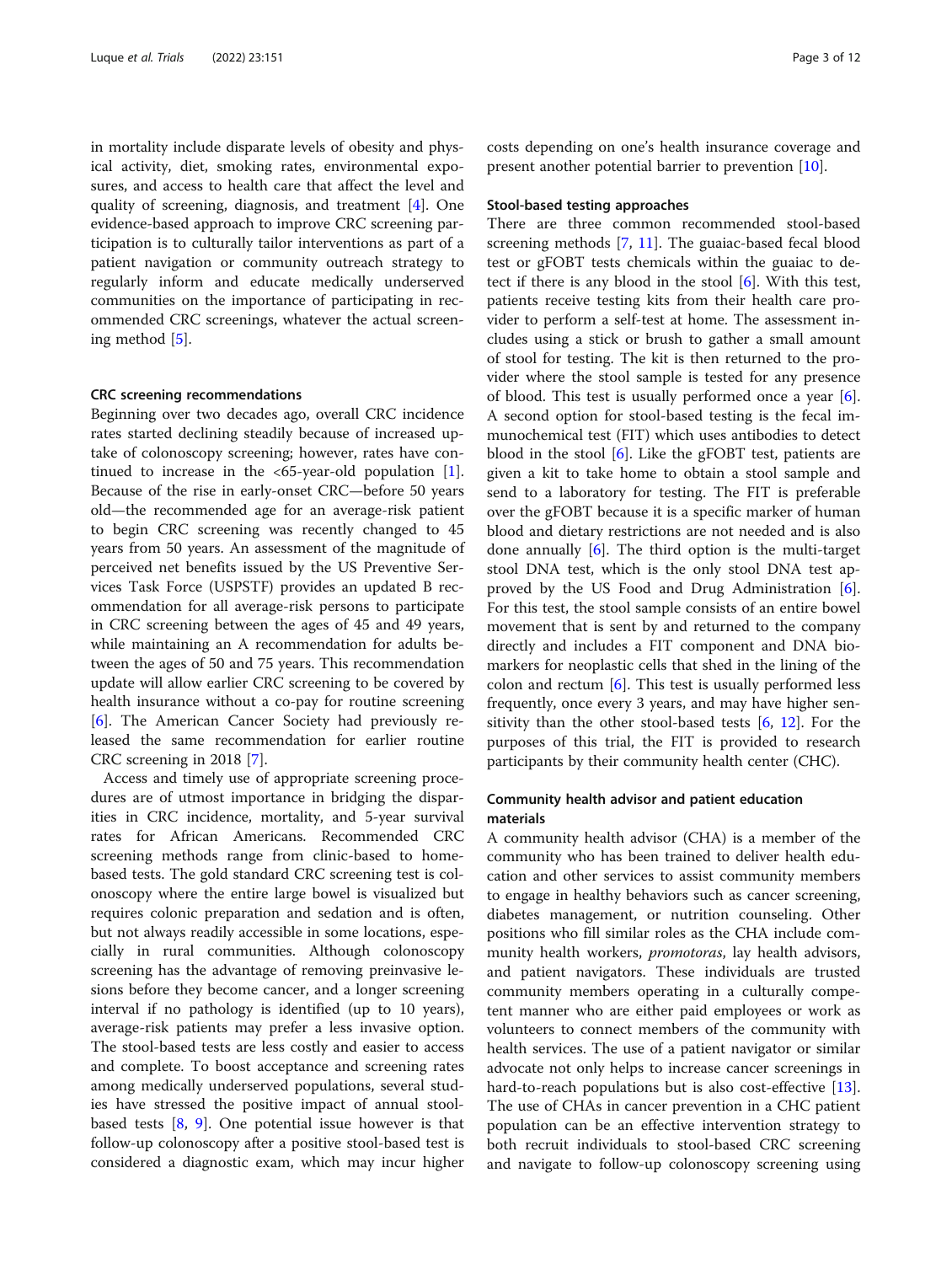safety net referral networks, and the comparator used in many of these types of screening outcome studies is usual care [[14,](#page-11-0) [15\]](#page-11-0).

Screen to Save (S2S) is an initiative of the National Cancer Institute (NCI) to increase CRC screening in the USA [[16\]](#page-11-0). One component of S2S is an educational PowerPoint presentation which may be tailored depending on the priority population of interest. The educational presentation component describes CRC incidence and mortality, risk factors, lifestyle changes, CRC screening options (stool-based tests, sigmoidoscopy, colonoscopy, CT colonography), and current CRC screening recommendations. The NCI initiative employs a community health educator working in an NCI-designated cancer center to deliver the S2S program either inperson or at community outreach events as an evidencebased approach for increasing CRC screening. Evaluation findings of the S2S national initiative reported positive outcomes in terms of CRC knowledge and screening participation following attendance at outreach events where the S2S materials were delivered [[17](#page-11-0)]. A study in Ohio using the S2S intervention with African Americans and Appalachian whites reported that although the S2S educational intervention was successful in increasing CRC knowledge, this marginal gain in knowledge did not translate into increases in intention to receive CRC screening [[18\]](#page-11-0). The study recommended focus group research to improve the components of the PowerPoint presentation, which was reported to be more effective in increasing knowledge than the inflatable colon [[18\]](#page-11-0). The combination of a tailored S2S education intervention with the CHA education outreach represents a multicomponent approach to address challenges in completing CRC screening for African Americans in a safety net health setting. In this study, by partnering academic researchers with CHC personnel to deliver CRC education and screening outreach, the desired outcome of increased screening is potentially improved.

## Conceptual framework

This study examines decision-making factors that lead African Americans to participate in CRC screening. Such factors include perceived susceptibility, perceived benefits, perceived barriers, fear and fatalistic beliefs, social norms, self-efficacy, cultural factors, and knowledge. Hypothesized moderating variables which may influence the strength of the relationship between receiving the intervention and CRC screening adherence include a family history of cancer and health literacy. These variables included in our conceptual framework are drawn from health behavior theories including Social Cognitive Theory, the Health Belief Model, and the Theory of Planned Behavior/Theory of Reasoned Action [[19](#page-11-0)–[21](#page-11-0)]. The study measures the effect of the CHA intervention

to increase knowledge about CRC and CRC screening, perceived susceptibility, and self-efficacy and to decrease fear and fatalistic beliefs which is hypothesized to result in higher CRC screening test completion.

## Study objectives

- 1. To determine the effectiveness of a CHA intervention, which includes patient education videos and a tailored brochure, relative to a control group receiving only a tailored brochure, on completion of stool-based CRC screening (completing the FIT by 12 months post-randomization) in African Americans who are patients of participating CHCs and not up to date with screening
- 2. To estimate the effect of a CHA intervention on mediators (knowledge, perceived susceptibility, selfefficacy, and fear and fatalism) associated with completion of stool-based CRC screening
- 3. To explore moderators (family history of cancer and health literacy) between the CHA intervention and completion of stool-based CRC screening
- 4. To conduct a cost-effectiveness analysis of the CHA intervention

The primary hypothesis is that participants receiving the CHA intervention will exhibit higher rates of stoolbased CRC screening completion than participants in the control group, because participants in the intervention group will have higher levels of knowledge, perceived susceptibility, and self-efficacy and lower levels of fear and fatalism after receiving the CHA intervention.

## Methods/design

## Overview of the study design

The TUNE-UP study is designed as a two-group pretest/ posttest pragmatic randomized controlled trial. The study uses the parallel group, two-arm superiority trial design with a 1:1 allocation ratio. The pragmatic trial aims to test the effectiveness of the intervention in a generalizable setting. To conduct the intervention trial, 244 participants will be randomized at the time of enrollment following completion of the baseline survey (Fig. [1\)](#page-4-0). The two experimental arms are  $(1)$  an intervention group which receives the adapted S2S educational materials, a tailored brochure for African Americans on CRC screening with input from focus group research, and CHA in-person and cellphone education and counseling supplemented by text messages and (2) a control group which receives the brochure only. Participants in both study arms receive communication from their CHC to receive their stool-based testing kit. The primary outcome is CRC screening by 12 months post-intervention (i.e., receipt of the stool-based test). The intermediary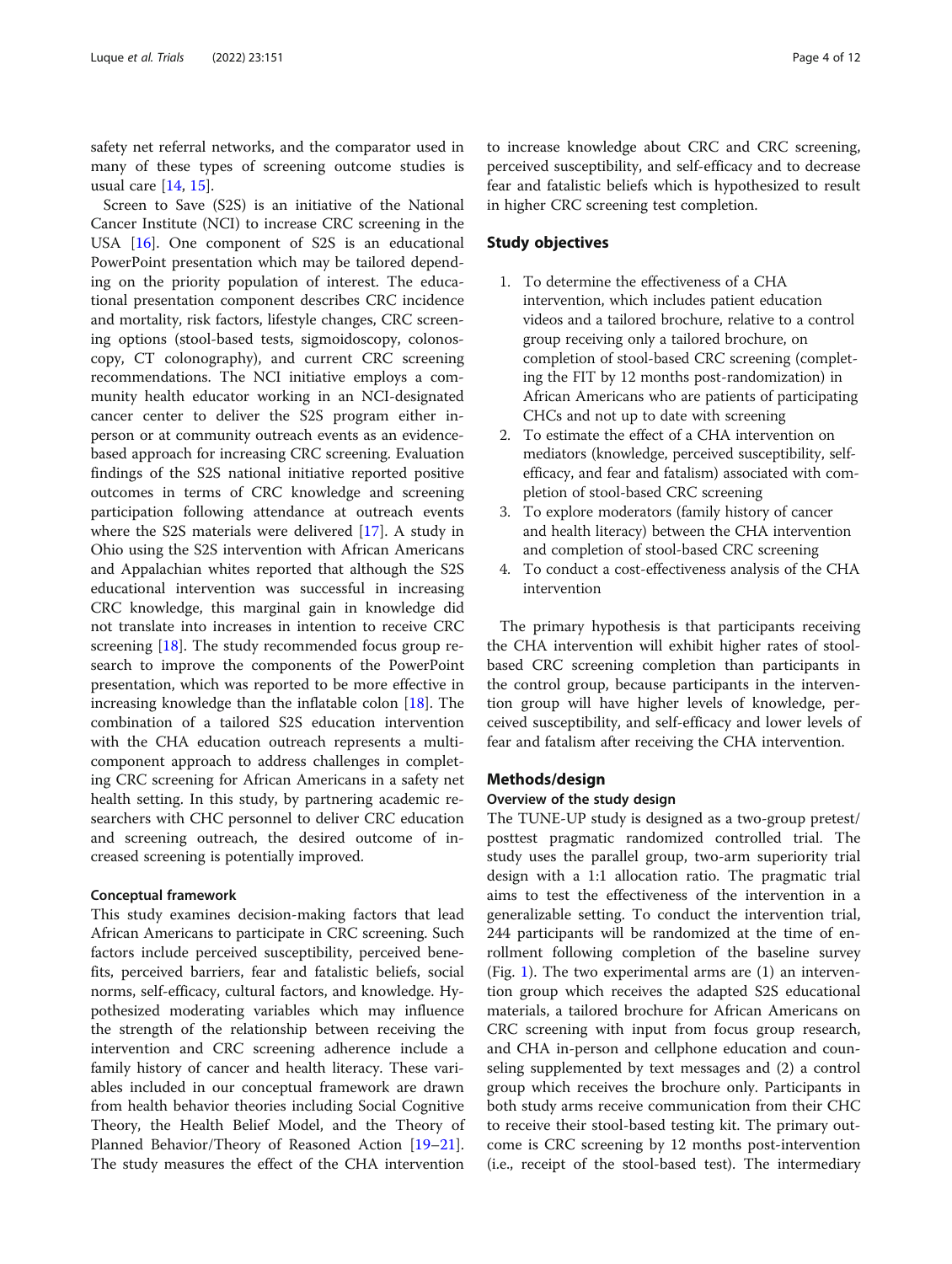<span id="page-4-0"></span>

CRC screening outcome is measured at 3 months. Secondary outcomes also include the intention to receive CRC screening or actual receipt of CRC screening at 3 months post-intervention.

## Study participants and setting

African American men and women aged 45 to 64 years are included in the study. We selected the age range because of three factors: (1) CRC screening rates increased from 58 to 68% in the 65-year and older cohort, possibly due to Medicare coverage; (2) an increasing number of CRC cases are diagnosed in people under 50 years and

ACS and USPSTF recently updated their recommendations to include adults 45 years and older as persons with "average risk" and recommended for screening; and (3) the use of technologies such as text messaging is more likely to be familiar to participants under 65 years [[11\]](#page-11-0). Participants are screened for eligibility after contacting the project coordinator according to the following inclusion criteria: (1) 45–64 years of age, (2) selfidentify as African American, (3) have a working cellphone, (4) resident of Florida, and (5) not up to date with CRC screening per established screening guidelines (i.e., no stool tests in > 9 months, no colonoscopy within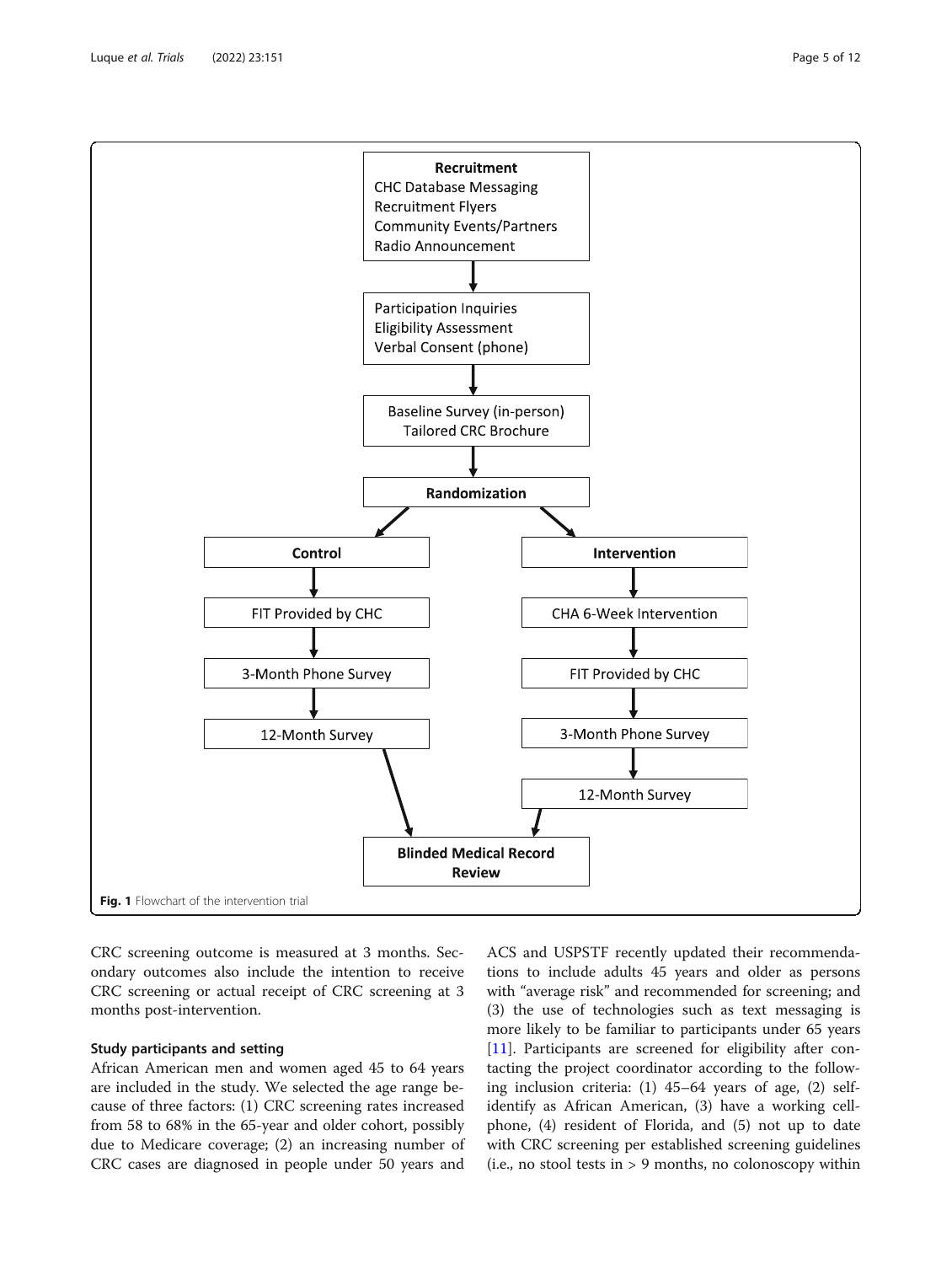9 years, and no flexible sigmoidoscopy within 4 years) [[11\]](#page-11-0). Exclusion criteria are previous history of CRC, precancerous colorectal polyps, or co-morbid conditions, such as inflammatory bowel disease or Crohn's disease. The project coordinator reads the consent form and obtains verbal consent from eligible persons interested in participating in the trial. Participants receive the consent form signed by the project coordinator with complete information on the study and university contact information when meeting to complete the baseline survey. Based on recruitment and outreach, research participants are patients of one of two community health centers in the greater Tallahassee, Florida area, and primarily reside in two North Florida counties: Leon or Gadsden.

## Randomization and blinding

The study uses the block randomization method. This method is commonly used in clinical trial designs to lower bias and attain balance in the assignment of study participants to treatment and control groups. The trial randomizes participants at the individual level, stratified by the two CHC sites, using a 1:1 ratio between intervention and control arms. The randomization algorithm uses randomly permuted blocks with random block sizes for the purpose of assigning participants. The random selection of block sizes has the advantage of reducing selection bias. The randomization file was produced in SAS v. 9.4 by the biostatistician. The principal investigator informs the study coordinator of the study arm assignment using ID numbers after the patient gives consent to participate in the study and completes the baseline survey. If a participant is assigned to the intervention arm, the study coordinator informs the CHA so the participant can be contacted to complete the intervention arm protocol.

## Intervention and control groups

All participants receive the tailored educational brochure at the initial visit when they complete the baseline survey with the project coordinator. The participants who are randomized to the intervention group view the S2S video, and the CHA explains the contents if there are questions. This is followed by 2 weeks of short CHA follow-up calls, concluding with 3 weeks of motivational text messages on CRC screening. Participants who are randomized to the control group receive the educational brochure only. Both intervention and control groups receive the FIT from their CHC either in the mail, in person, or during a scheduled patient visit. The CHCs are blinded to the study arm. There are no circumstances where unblinding participants for the CHCs would be necessary given all participants receive the FIT from their CHC.

## Community health advisor and educational materials

In the context of the behavioral clinical trial, a CHA was trained by the research team to deliver the 6-week intervention consisting of an initial face-to-face CRC educational presentation using the S2S video, 2 weeks of phone-call follow-up, and 3 weeks of text message follow-up. The intervention's one-on-one education, small media, follow-up reminders, and reduction of structural barriers to screening align with client-oriented recommendations of the Community Guide to Preventive Services [\[22](#page-11-0)]. In alignment with the NCI's goal of increasing CRC screening rates, our study, Test Up Now Education Program (TUNE-UP), created and adapted materials which consist of an educational brochure and a narrated presentation video—based on the S2S materials—to deliver a culturally tailored intervention to African American participants. The intervention is delivered by the CHA to African Americans in North Florida who are patients of the participating CHCs and are not up to date with CRC screening.

The adapted S2S PowerPoint developed by the research team was professionally produced into an approximately 11-min video narrated by an African American woman. As with the educational brochure, the adapted S2S video featured culturally tailored content including anatomical figures with brown skin tone and a photo of a local African American couple, a pastor and his wife, who are well-known in the community. After the participant views the adapted S2S video on the CHA's tablet, the CHA asks if the participant wishes to discuss the video or ask any questions. After allowing 2– 3 min for discussion, the CHA shows the participant a 5-min FIT patient education video. This video walks the viewer through the steps of completing their at-home screening test. The video was obtained from the manufacturer of the FIT after the research team was informed by CHCs that it was the primary FIT they use. Once the participant has finished viewing the second video, the CHA again engages the participant to discuss any topics or questions the participant may have. The CHA uses a fidelity checklist to document the completion of the week 1 educational presentation and make appropriate notes. In weeks 2 and 3 of the intervention, the CHA calls the participant to ascertain receipt of the FIT from their CHC and the participant's completion of their FIT. Fidelity checklist phone scripts allow the CHA to document the delivery of the calls and facilitate their use of motivational interviewing to address any barriers to completing the screening that may be verbalized by the participant. In weeks 4–6 of the intervention, participants receive one motivational text message per week to encourage them to complete their screening. The three text messages were among those most preferred by focus groups during the project's learner verification phase.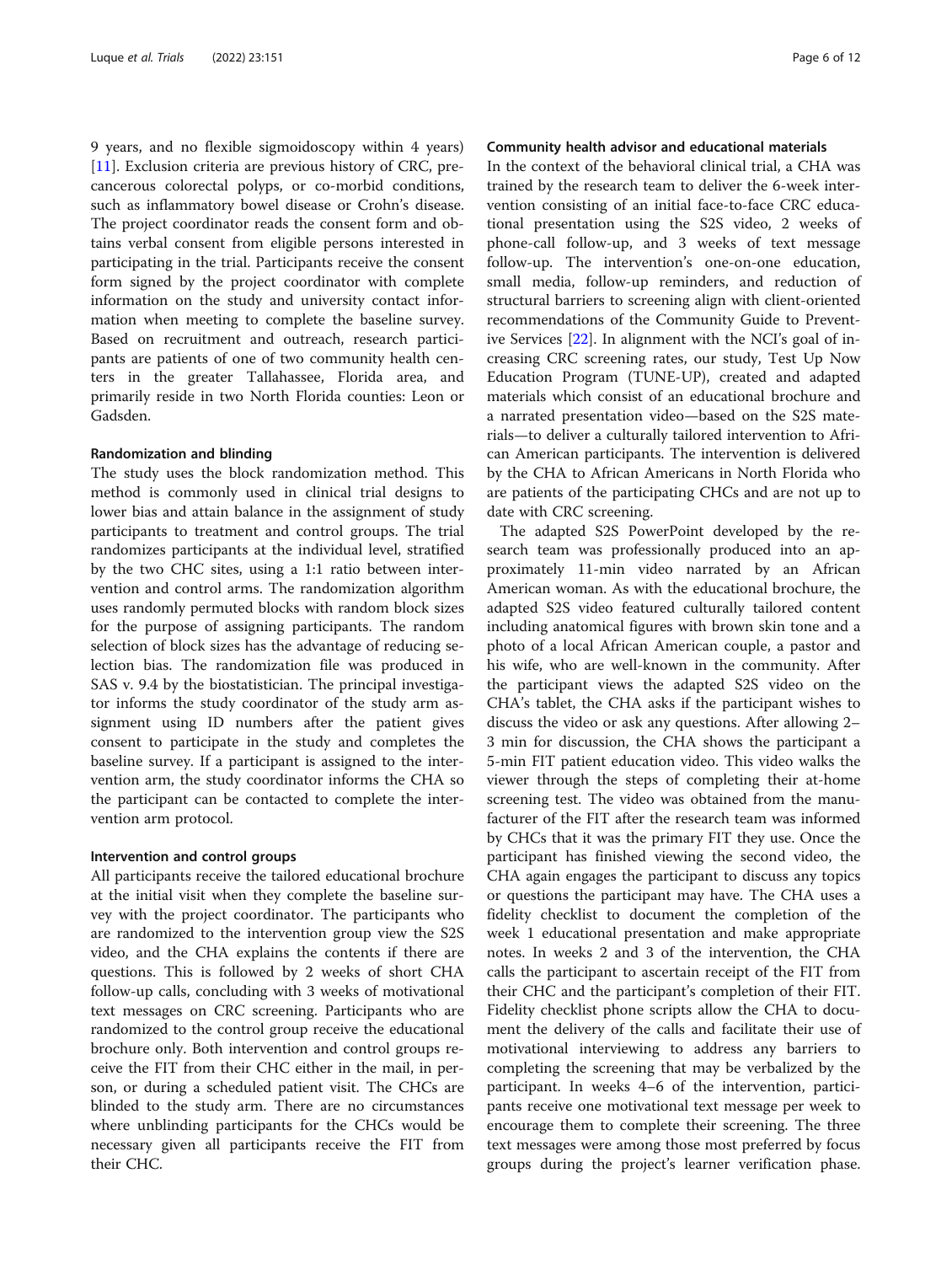The intervention is completed in 6 weeks or potentially earlier if the participant reports completion of their FIT.

The educational tri-fold brochure provided to all participants was professionally designed and incorporated focus group input through learner verification. The brochure cover has the TUNE-UP header and is subtitled, What Black Men and Women need to know about Colorectal Cancer Screening, and features a photo of a middle-age African American couple. The brochure's inner panels include information on the different CRC screening tests, emphasizing the stool-based test; an anatomical picture of the human colon with polyps; lists of modifiable and nonmodifiable CRC risk factors; questions/answers about CRC screening and the colonoscopy procedure; and a short testimonial about overcoming the fear of completing CRC screening. The back cover provides information about covering the cost of CRC screening, sources of additional information including the NCI and the American Cancer Society, and TUNE-UP contact information.

## Data collection and measures **Overview**

The data collection occurs over three time periods: baseline, 3 months after baseline, and 9–12 months after baseline (Fig. [2\)](#page-7-0). The surveys are administered in English only to African American research participants.

## Primary outcome

The primary outcome is the completion of the stoolbased CRC screening within 12 months after the baseline survey completion. In the 3-month and 12-month follow-up surveys, the CRC screening measure asks about colonoscopy and stool blood tests. These tests are described prior to questions about each test and testing frequency [[23](#page-11-0)]. Completion is determined by self-report in the follow-up survey with additional confirmation by reporting of FIT completion in partnership with collaborating CHCs.

## Secondary outcomes and other measures

The baseline survey collects patient information on demographics, insurance status, health literacy, communication with health professionals, trust in doctors, overall health status, and tobacco use. In addition, there are questions on CRC knowledge, CRC screening selfefficacy, CRC fear and fatalism, CRC perceived susceptibility, cultural factors using the multi-construct African American Cultural Survey, beliefs about cancer and CRC, and CRC screening intentions using validated measures [\[21](#page-11-0)]. The secondary outcomes to be measured at 12 months are CRC knowledge and CRC screening self-efficacy. At the 3-month follow-up survey, data are collected on receipt of CRC screening, CRC self-efficacy,

CRC screening intentions, and intervention acceptability for intervention arm participants. At the 12-month follow-up survey, patients will respond again to questions on receipt of CRC screening, communication with health professionals, and trust in doctors. In addition, patients will respond to questions on knowledge, selfefficacy, fear and fatalism, perceived susceptibility, cultural factors using the multi-construct African American Cultural Survey, beliefs about cancer and CRC, and CRC screening intentions.

## Sample size calculation

Study sample size and power considerations are based on the primary outcome of receiving stool-based CRC screening. Based on a systematic review, we estimate a 20% increase in CRC screening among intervention arm participants and a 5% increase among control arm participants [[24\]](#page-11-0). The larger the observed effect between arms, the lower the number of participants required to detect a significant difference at  $\alpha = 0.05$  and power of 80%. The total sample size, taking account of 40% attrition, was calculated to be 244 participants (122 per treatment arm).

## Patient recruitment challenges and solutions

The novel coronavirus pandemic and attendant prioritization of COVID-19 testing and vaccination by partnering CHCs exacerbated CHC staffing challenges and made it more difficult for CHCs to fulfill essential recruitment tasks, in particular, monthly dissemination of recruitment messaging through CHCs' electronic health record systems. Once virtual and in-person meetings with CHC leadership teams were scheduled however, workable solutions were identified with each CHC regarding identifying the project coordinator's CHC contacts and establishing mutual understanding about CHCs' dissemination of email/text/phone messaging to potentially eligible patients to contact the study coordinator for study eligibility determination. Phone contacts are repeated as necessary to enroll participants. The eligibility criteria exclude those who are up to date with USPSTF CRC screening guidelines, so there are challenges to identify those patients due for screening. Also, participants from the same household were excluded to avoid possible study contamination. The research team developed two versions of a recruitment flyer, one for posting within partnering CHCs and the other for community posting/dissemination. It was important to ensure that both CHCs had an adequate supply of flyers for posting in waiting rooms and patient exam rooms and to encourage CHC medical staff to discuss study participation with clients during in-person visits. Additional participant recruitment methods included participant monetary incentives for baseline and follow-up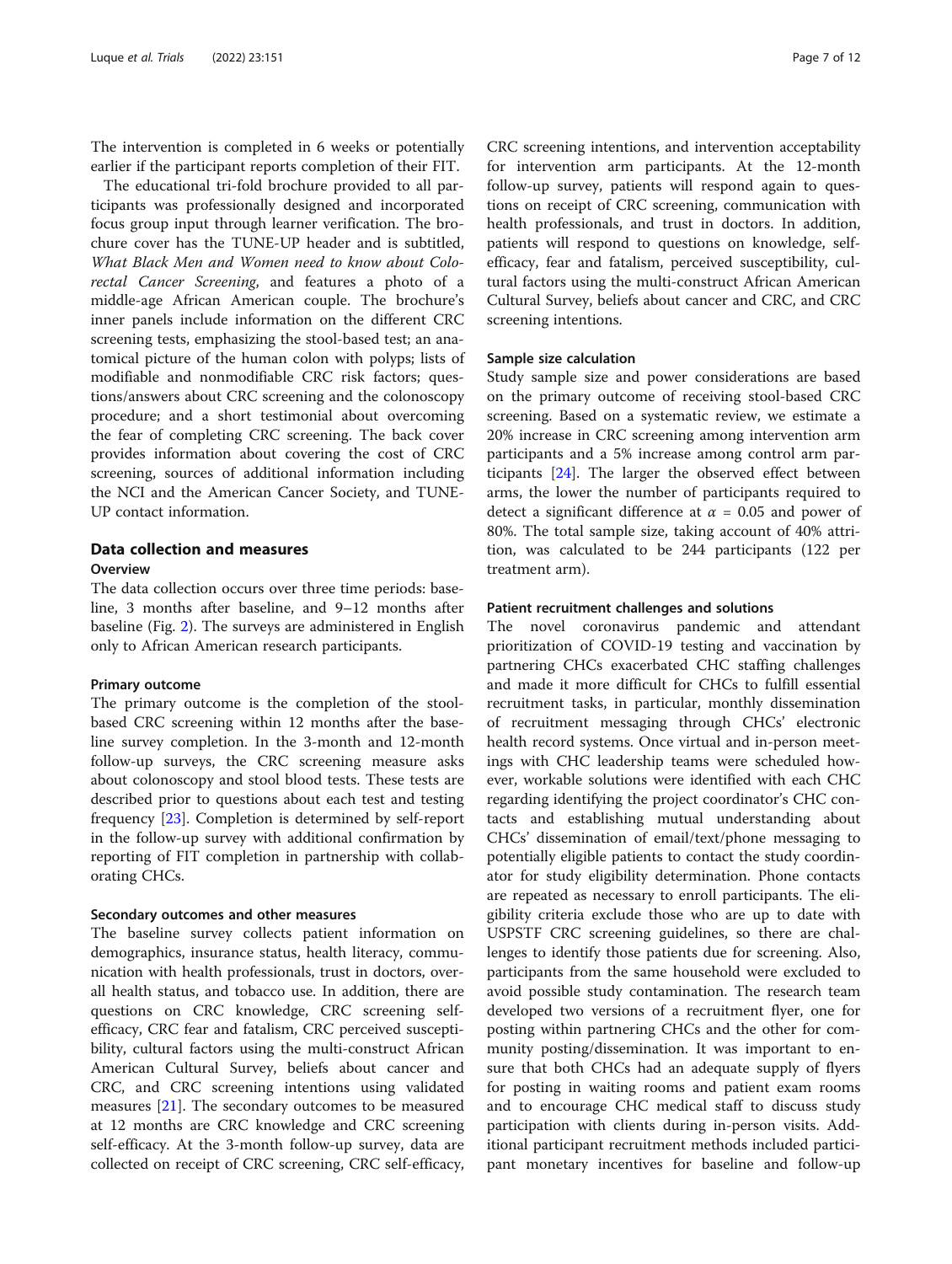<span id="page-7-0"></span>

|                         | <b>Study Period</b> |                 |                                      |             |             |
|-------------------------|---------------------|-----------------|--------------------------------------|-------------|-------------|
| <b>TIMEPOINT</b>        | Enrollment          | <b>Baseline</b> | $\overline{6}$ -week<br>Intervention | 3 Months    | 12 Months   |
| <b>ENROLLMENT</b>       |                     |                 |                                      |             |             |
| Eligibility screen      | $\mathbf X$         |                 |                                      |             |             |
| <b>Informed Consent</b> | $\mathbf{X}$        |                 |                                      |             |             |
| Allocation              |                     | $\mathbf X$     |                                      |             |             |
| <b>INTERVENTION:</b>    |                     |                 |                                      |             |             |
| CHA education           |                     |                 | $\mathbf X$                          |             |             |
| Usual care              |                     |                 |                                      |             |             |
| <b>ASSESSMENTS:</b>     |                     |                 |                                      |             |             |
| Demographics            |                     | $\mathbf X$     |                                      |             |             |
| <b>CRC</b> knowledge    |                     | $\mathbf X$     |                                      |             | $\mathbf X$ |
| CRC screening self-     |                     | $\mathbf{X}$    |                                      | $\mathbf X$ | $\mathbf X$ |
| efficacy                |                     |                 |                                      |             |             |
| Intention to receive    |                     | $\mathbf X$     |                                      | $\mathbf X$ | $\mathbf X$ |
| CRC screening           |                     |                 |                                      |             |             |
| CRC fear/fatalism       |                     | $\mathbf X$     |                                      |             | $\mathbf X$ |
| CRC perceived           |                     | $\mathbf X$     |                                      |             | $\mathbf X$ |
| susceptibility          |                     |                 |                                      |             |             |
| Cultural factors        |                     | $\mathbf X$     |                                      |             | $\mathbf X$ |
| Health literacy         |                     | $\mathbf X$     |                                      |             | $\mathbf X$ |
| CHA intervention        |                     |                 |                                      | $\mathbf X$ |             |
| acceptability           |                     |                 |                                      |             |             |
| CRC screening           |                     |                 | $\mathbf X$                          |             |             |
| hesitancy/motivation    |                     |                 |                                      |             |             |
| <b>CRC</b> screening    |                     |                 | $\mathbf X$                          | $\mathbf X$ | $\mathbf X$ |
| receipt (self-report)   |                     |                 |                                      |             |             |
| CRC screening           |                     |                 |                                      |             | $\mathbf X$ |
| receipt (EHR)           |                     |                 |                                      |             |             |

survey completion, promotion by collaborating African American churches, regular broadcasting of a radio advertisement during programming with significant study population listenership, engaging potential participants at community events (e.g., food distribution), and flyers posted at local businesses (e.g., barbershops and beauty salons). There are no special criteria for discontinuing or modifying allocated interventions; however, participants may withdraw from the study at any time.

## Fidelity

To achieve fidelity of the CHA-delivered educational intervention, the CHA training provided by the research team informed the CHA about the essential concepts and significance of—and ways to maintain—fidelity.

Maintaining intervention fidelity was presented in the context of essential skills and responsibilities of the CHA. Fidelity checklists were created to guide the CHA through each participant encounter and facilitate the CHA's documentation of pertinent information from the encounter. These included a checklist for the in-person educational presentation and for each of two follow-up phone calls made by the CHA. The fidelity checklists, especially those for the follow-up phone calls, also served as conversation scripts for the CHA and were designed to facilitate the use of motivational interviewing. Training of the CHA culminated with the CHA practicing delivery of the scripts with research team members to simulate CHA-client interactions. Implementing an educational intervention with CHA counseling support or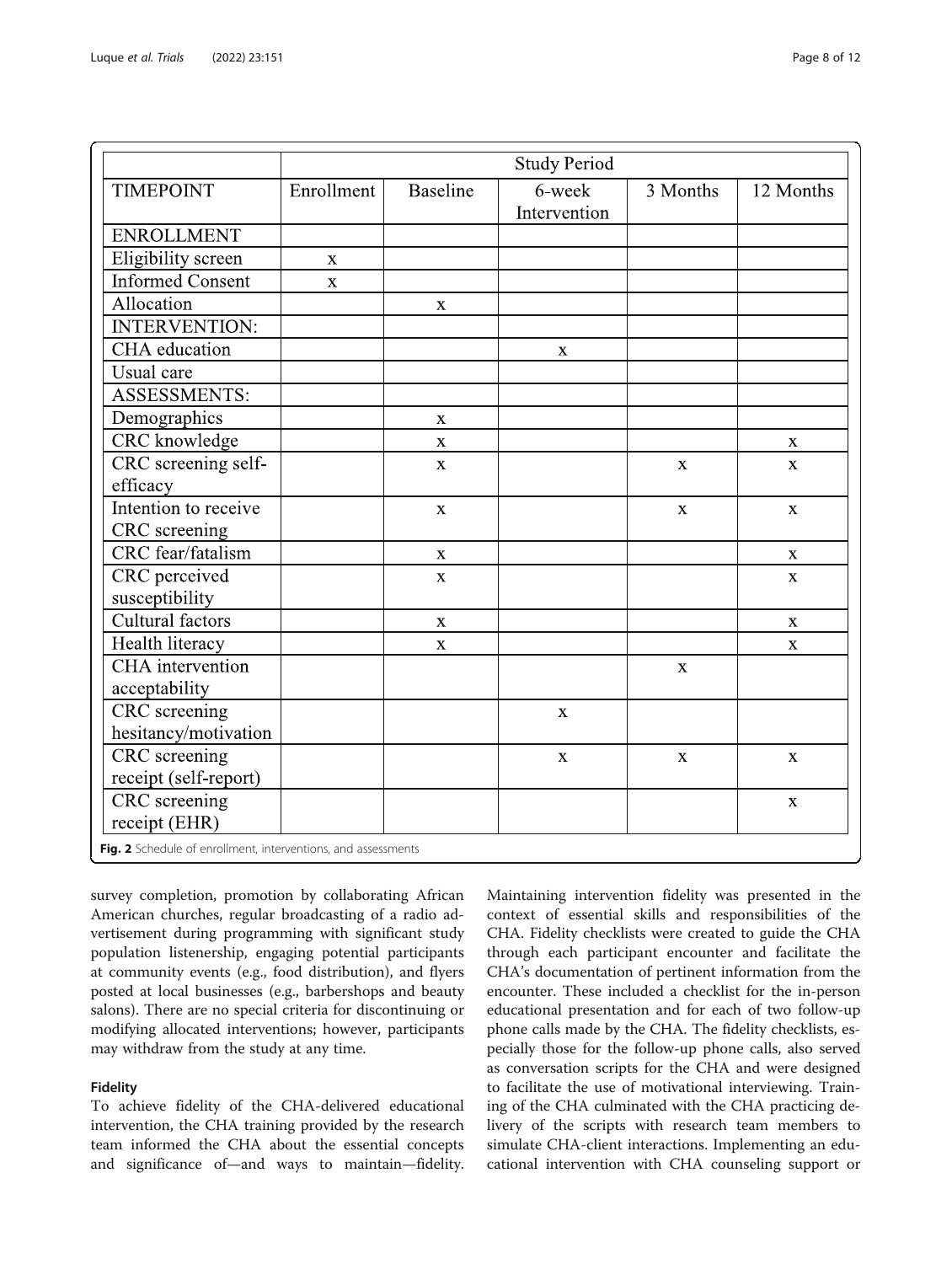phone contact or usual educational materials about CRC screening plus a resource list will not affect any other concomitant care during the trial.

## Data management

Baseline and 12-month follow-up surveys are completed face-to-face and 3-month follow-up surveys are administered over the phone using paper surveys. Participants are identified by an ID number. A separate file is maintained with matched ID numbers and contact information to facilitate follow-up assessment administration. Date management is facilitated using the REDCap research management software platform [\[25](#page-11-0)]. REDCap is a secure Web application for building and managing surveys and databases and provides data export to statistical packages. Paper surveys are directly entered into RED-Cap and then exported to a password-protected network drive where SAS will be used for cleaning, coding, labeling, and statistical analysis. Hard copy data will be stored in a locked office accessible only by authorized study team members. There are no formal stopping rules for the trial since there are no anticipated problems expected to be detrimental to the participant. In addition, there are no anticipated adverse events and harms from the educational screening intervention.

### Statistical analysis

All statistical analyses will be performed using SAS v. 9.4. First, summary statistics will be generated for all variables. Then, bivariate analyses will be conducted for key variables to compare differences between the intervention and control arms. Categorical variables will be compared using chi-square tests; continuous variables will be compared using two-sample  $t$ -tests. The multivariate analyses will be conducted using the GEE procedure in SAS that implements the generalized estimating equations regression. Analyses will be performed using an intent-to-treat approach that includes all participants randomized. Significance tests will be two-sided and employ an overall significance level of  $\alpha$  = 0.05. Sensitivity analyses will be employed to assess the impact of any missing data. For each arm, the proportion of participants who receive CRC screening by 12 months will be computed. The chi-square test will be used to compare the two treatment arms for screening receipt. If the proportion of participants receiving CRC screening in the intervention arm is at least 15% higher than that in the control arm, the intervention will be determined to be effective. To assess the influence of key covariates (age, income, marital status, education, insurance status) on the primary outcome, regression analysis will be employed. In addition, to investigate treatment effects over time (baseline, 3 months, and 12 months), we will estimate hazard ratios by fitting Cox

proportional models using time-varying covariates. In these models, the receipt of CRC screening will be regressed at each actual time point on time elapsed since baseline to test for an interaction between time and treatment group. The basic model will be repeated, adjusting for age, income, marital status, education, and any other significant covariates at baseline. To test the proportional hazard assumption, the Kaplan-Meier curve and the Schoenfeld residuals will be used for fixed and time-varying covariates, respectively.

Mediation and moderation analyses will be conducted to determine why and when variables are related, respectively. We will focus on specific mediators to include CRC perceived susceptibility, CRC fear and fatalism, CRC self-efficacy, and CRC knowledge in the conceptual model (Fig. [3\)](#page-9-0).

The complexities of the relationships between the exogenous variables  $(X)$  and the endogenous variables  $(Y)$ as a function of the mediators  $(M_{n=1-4})$  will be examined using four separate regression models. We will ensure that the assumptions of continuous measurements (i.e., that all variables are measured on a continuous scale), normality (i.e., normal distribution of all variables), independence (i.e., that there is no correlation of errors from one observation to another observation), and linearity (i.e., evidence linear relationships among the variables) are met. We will assess direct causality and indirect causality using standardized regression coefficients (i.e., betas) to determine the direction and magnitude of the effect of one variable upon the other variable (see Fig. [4](#page-9-0)).

We will confirm that the mediators (i.e., CRC perceived susceptibility, CRC fear and fatalism, CRC selfefficacy, and CRC knowledge) are caused by the exogenous variables  $X$  and are also the causes of the endogenous variables  $Y$ . We will also determine if  $X$  loses its significance when  $M$  is included in the model. Specifically, we will perform regression analyses and confirm the significance of the relationship between the exogenous (i.e., independent variable (IV)) and endogenous variables (i.e., dependent variable (DV)), the exogenous and mediator variable, and the mediator and the endogenous variables in the presence of the IV (i.e.,  $M|X \rightarrow Y$ ), and lastly, we will confirm the lack of significance (or the meaningful reduction in effect) of the relationship between  $X$  and  $Y$  in the presence of the mediators.

Additionally, we will assess the moderator variables (i.e., sex, health literacy, family history of cancer) to determine under what condition (i.e., when) a given predictor X/independent variable (IV) is related to an outcome Y/dependent variable (DV). We will assess whether the moderation effect is enhancing (i.e., that is, increasing the moderator would increase the effect of the predictor on the outcome), buffering (i.e., that is,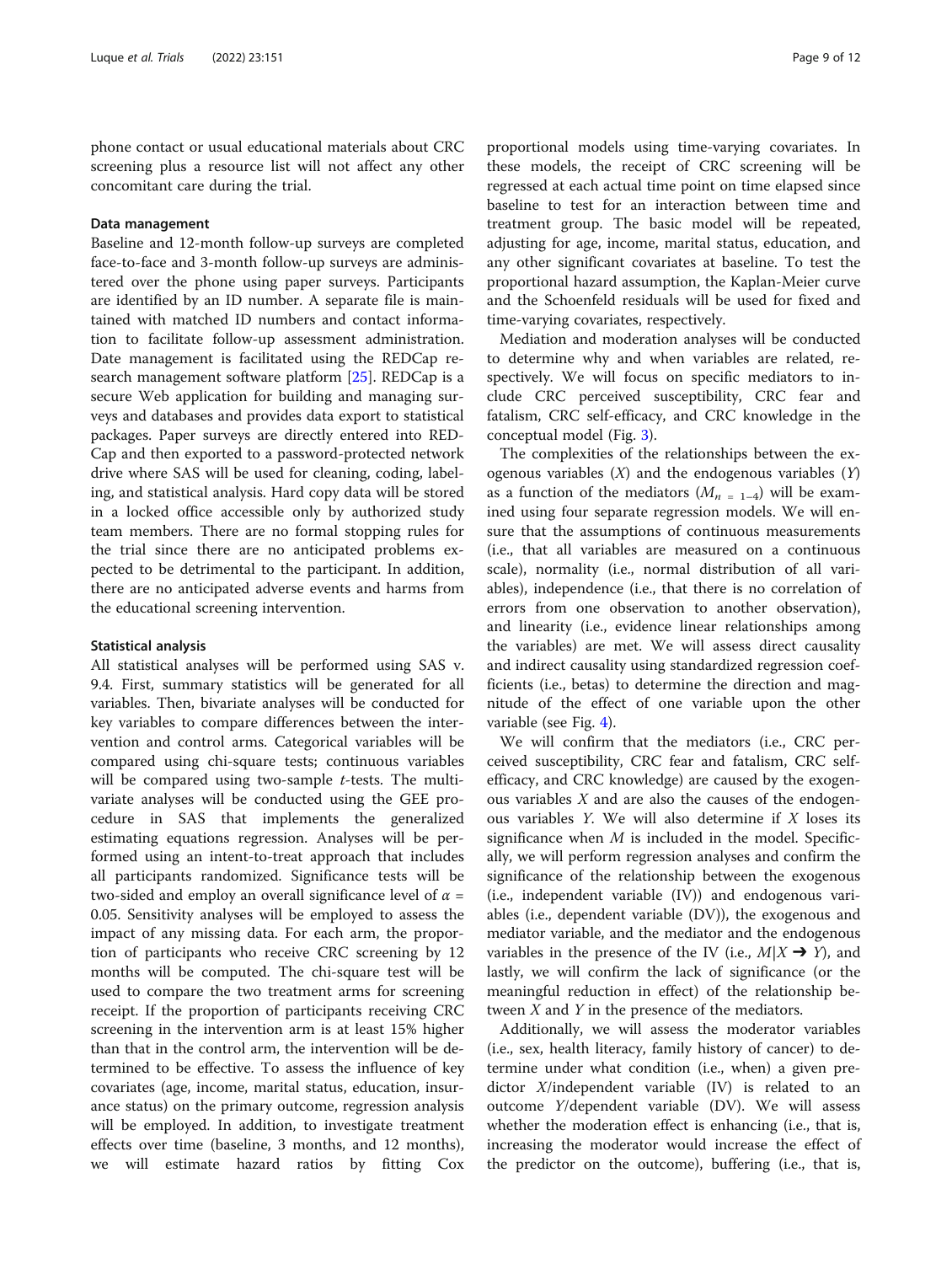<span id="page-9-0"></span>

increasing the moderator would decrease the effect of the predictor on the outcome), or antagonistic (i.e., where increasing the moderator would reverse the effect of the predictor on the outcome). We will apply hierarchical multiple regression to examine the effects of the moderating variable. We will assess the interaction effect between X and M and whether or not such an effect significantly predicts the occurrence of Y. All variables will be standardized to facilitate data interpretation and avoid multicollinearity. We will fit a regression model predicting the outcome from both the predictor and moderator variables. We will check that both the effect of the predictor and the effect of the moderator, as well as the model  $(R^2)$ , are statistically significant. Then, we will fit another regression model that includes the interaction effect of the first model and check for a statistically significant  $R^2$ change and a statistically significant effect of the interaction term to determine if moderation is occurring (i.e., both are statistically significant).

Mediation analysis allows assessment of each covariate's impact on the primary outcome independent of whether the intervention's effect is significant, thus adding to the scientific understanding of the relevance of each. To examine the mediating effects on the primary outcome of each of the short items scored on a Likerttype scale, we will follow the strategy of Baron and

Kenny [\[26](#page-11-0)]. We will conclude that the candidate covariate is indeed a mediator of the effects of the intervention if (1) the treatment group indicator is significant and (2) the candidate covariate is significant, and the coefficient estimate of the treatment group indicator is smaller in absolute value than its counterpart in analysis.

To assess the impact of candidate moderators, we will use the Cox proportional hazard model and other appropriate survival analysis models to investigate the primary outcome on the treatment group, each candidate moderator, and the interaction of treatment and each candidate moderator at each measurement time point.

## Cost-effectiveness analysis

To accomplish the cost-effectiveness study objective, we will conduct a randomized controlled community trialbased cost-effectiveness analysis to determine whether CHA intervention is worth implementing compared to the standard of care from a payer perspective. The effectiveness of CHA intervention will be measured in terms of CRC screening rate, while costs will be measured using the micro-costing approach to capture resource utilization [[27](#page-11-0), [28\]](#page-11-0). The incremental costeffectiveness ratio (ICER) will estimate the costeffectiveness of the intervention compared to the standard of care. Deterministic sensitivity analysis will be carried out to identify the drivers of the ICER estimation.

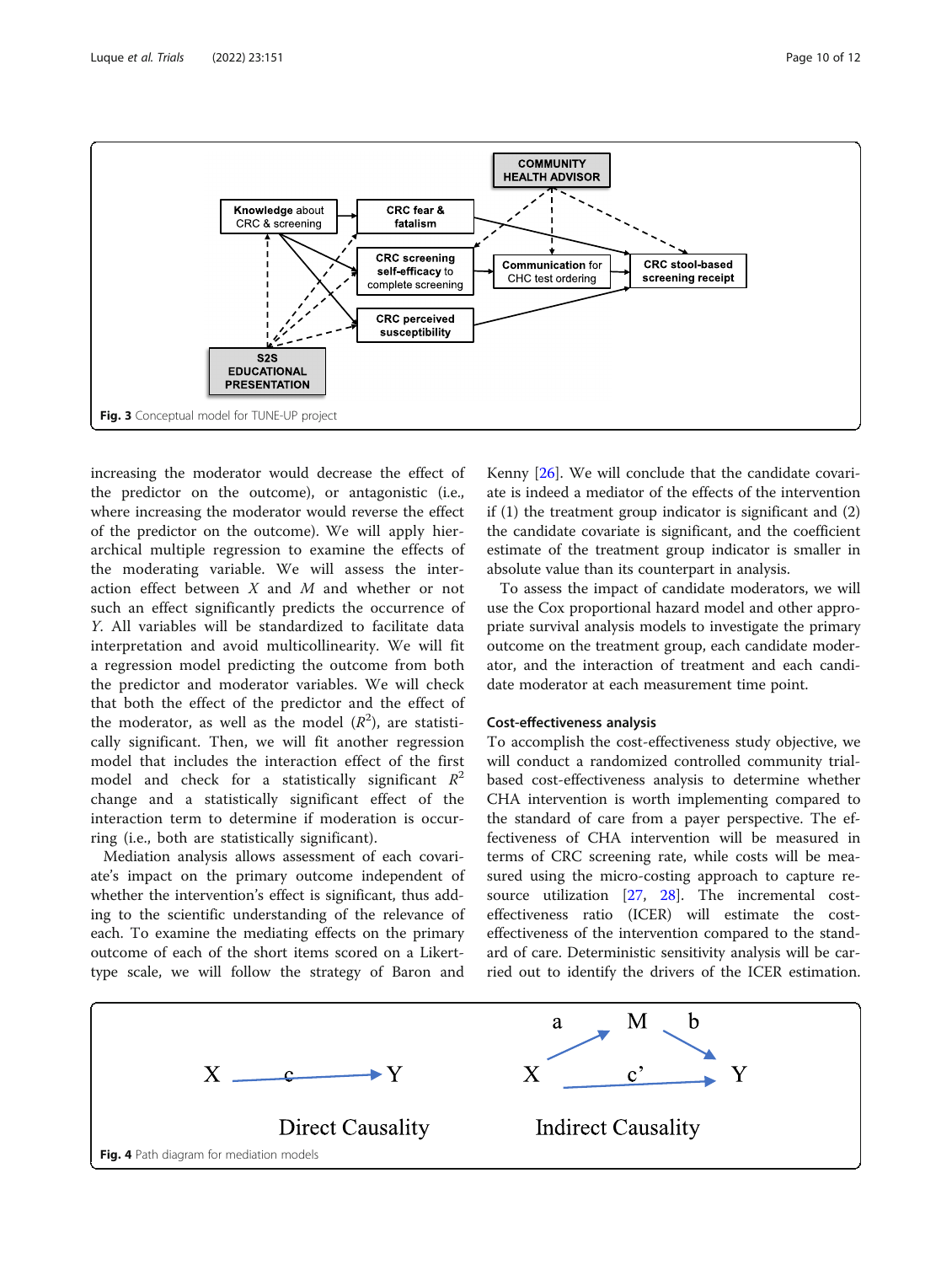Additionally, we will estimate the 95% confidence intervals (CIs) for ICERs using a bootstrapping approach and to analyze the impact of uncertainty on variables and the sampling uncertainty (trial-based economic evaluation).

## **Discussion**

The TUNE-UP trial will aid in understanding how to improve stool-based CRC screening in an uninsured and underinsured African American patient population whose source of primary health care is through CHCs. While there have been several previous trials to test the effectiveness of clinic-based interventions to increase stool-based CRC screening in large public hospital or primary care settings, there have been very few studies conducted with CHCs focusing exclusively on an African American patient population, where CRC disparities are ongoing [[8](#page-11-0), [29\]](#page-11-0). The TUNE-UP trial utilizes evidencebased education materials combined with a CHA intervention outside of a hospital or cancer center setting, so the trial approximates pragmatic challenges encountered by CHCs to provide regular stool-based testing to their patients using an education and outreach strategy.

There are several ethical considerations involved in monitoring, consent, and dissemination provisions. The trial steering group meets weekly, and the IRB Ethics Committee meets annually to review conduct throughout the trial period for auditing trial conduct. The TUNE-UP study is IRB approved and subject to continuing IRB approval by the Florida A&M University IRB (IRB#1439452-2). Any important changes to the protocol will be communicated to the IRB and the funder. Next, a copy of the revised protocol would be documented and updated in the clinical trial registry. Because of the educational nature of the study, there is no anticipated harm and compensation for trial participation. The trial results will be reported to the clinical trial registry at the end of the study period and published in a peer-reviewed publication. The datasets analyzed during the current study and statistical code are available from the corresponding author on reasonable request, as is the full protocol.

Through the conceptual framework, the trial will test the relationships between several health behavior constructs to better understand the mechanisms by which the intervention affects beliefs and behaviors of patients to make the decision to participate in stool-based CRC screening. By identifying specific health behavior constructs of import to CRC screening, the research will identify areas of focus for future intervention studies to improve intervention components and increase CRC screening participation. There also may be a subset of patients who are uninformed about the opportunity to participate in CRC screening, and this trial may potentially reach these patients with low CRC knowledge and

increase their knowledge, which may increase screening in this subgroup.

The addition of an exploratory aim on costeffectiveness will add to the literature to approximate costs for the intervention to assist financially constrained CHCs to decide if hiring an additional staff member might improve stool-based test return rates and thus improve their cancer screening programs. In a CRC screening study conducted in El Paso, TX, the cost per additional person screened for their *promotora* intervention was \$104 when compared to the comparison group [[30\]](#page-11-0). By providing accurate cost estimates on aspects of a CHA program which includes transportation and time costs, CHCs will be better able to make budget estimates to implement such a program in their communities to focus on medically underserved patient populations and contribute to the effort of addressing cancer disparities. Over time, the CRC CHA position could be built into the health center operations to provide navigation and training for other screening activities or navigation for follow-up of positive screening tests.

## Trial status

The trial is in progress and enrolling participants. Trial enrollment began in April 2021 and will continue until March 2023.

#### Abbreviations

ACS: American Cancer Society; CHA: Community health advisor; CHC: Community health center; CRC: Colorectal cancer; NCI: National Cancer Institute; S2S: Screen to Save; USPSTF: United States Preventive Services Task Force

#### Acknowledgements

We acknowledge the support of the U54 RCMI Center Office—Ms. Leola Hubert-Randolph and Ms. Gloria O. James—Academic Support Services, Florida A&M University College of Pharmacy and Pharmaceutical Sciences, Institute of Public Health and U54 RCMI Principal Investigator, Dr. Karam F. Soliman, the two community health center partners who made this study possible.

## Authors' contributions

JL is the principal investigator; he conceived the study and led the proposal and protocol development. OM helped in writing background information. DJ helped in writing background information. MV helped in writing recruitment sections and coordinates the study. TA helped in writing participant recruitment sections. AA contributed to the study design and development of the proposal. GK is the lead trial methodologist and contributed to the study design and development of the proposal. CH contributed to the study design and development of the proposal. RT contributed to the study design and development of the proposal. CG contributed to the study design and development of the proposal. KW contributed to the study design and development of the proposal. PJ contributed to the methodological analysis. All authors read and approved the final manuscript.

#### Funding

This article was supported by funding from the National Institute on Minority Health and Health Disparities of the National Institutes of Health under Award Number U54 MD007582. The content is solely the responsibility of the authors and does not necessarily represent the official views of the National Institutes of Health.